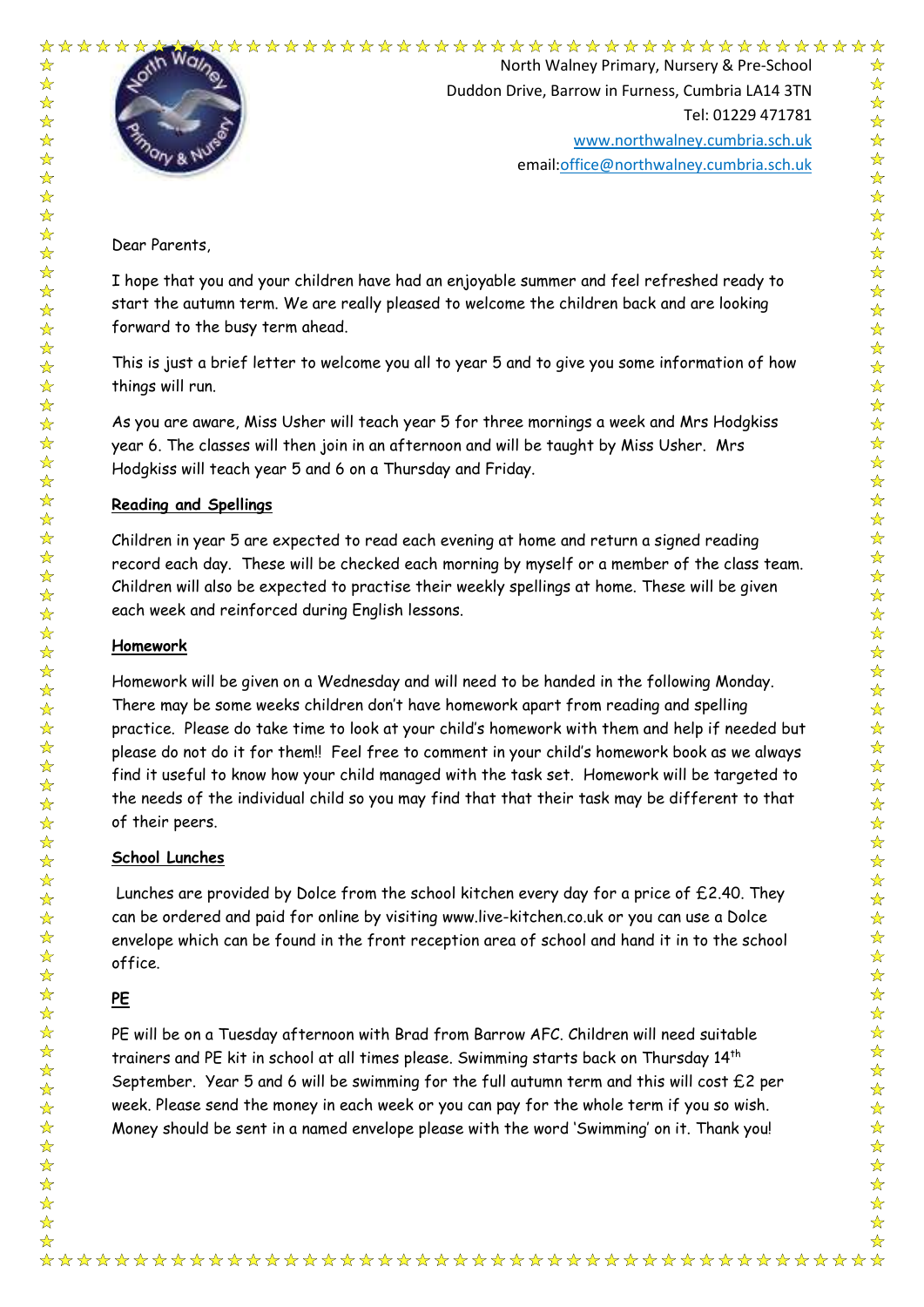

North Walney Primary, Nursery & Pre-School Duddon Drive, Barrow in Furness, Cumbria LA14 3TN Tel: 01229 471781 www.northwalney.cumbria.sch.uk email:office@northwalney.cumbria.sch.uk # **Topics to be covered this term.**

Please find below a list of topics the children will be covering this term. English and Maths will be taught daily and other subjects will be taught as units.

| English   | We will continue to consolidate previously taught grammar skills<br>whilst introducing new aspects of grammar, which they will be<br>encouraged to apply to their own writing pieces. Some of the text<br>types children will write this term are biographies, stories, reports<br>and poems. Children will also be introduced to new spelling rules.                                                                                                             |
|-----------|-------------------------------------------------------------------------------------------------------------------------------------------------------------------------------------------------------------------------------------------------------------------------------------------------------------------------------------------------------------------------------------------------------------------------------------------------------------------|
|           | I aim to read to the children for ten minutes each day. This term<br>children will listen to the following novels; Letters from the<br>lighthouse by Emma Carroll and Wonder by R.J Palacio.                                                                                                                                                                                                                                                                      |
| Maths     | We will cover all areas of maths this term. Please support your child<br>in learning their times tables by heart. Knowing their timetables<br>can have a huge impact on the progress they make in all areas of<br>maths and often knowing these can make maths 'easier' for them to<br>learn. There are some good websites to help reinforce timestables<br>skills and children seem to like playing 'Hit the button' which can be<br>found at www.topmarks.co.uk |
|           | Another area we find the children need support with is telling the<br>time. This is an important life skill and although we do practice this<br>in class we would appreciate your help teaching your child to learn to<br>tell the time using a 12 hour analogue clock at home.                                                                                                                                                                                   |
| History   | The Hanoverians - Children will use a variety of sources to find out<br>about the different Hanoverian monarchs and the effect their rule<br>had on Great Britain. They will consider what life was like then and<br>compare it to life now.                                                                                                                                                                                                                      |
| Geography | North America - We will be studying the North American Continent<br>closely and finding out about different physical and human features<br>of many of the countries. We look at how the USA has changed<br>over the years and reasons for this.                                                                                                                                                                                                                   |
| Science   | The Human body - Mrs Hodgkiss will teach science this year and<br>this term the children will be looking closely at the human body and<br>how it works. There will be particular emphasis on the heart and<br>circulatory system.                                                                                                                                                                                                                                 |
| <b>RE</b> | We will be finding out about the Hindu faith with a focus being on<br>Hindu Dharma. The key question will be do we have to live our lives<br>a certain way? Children (and staff) will be asked to bring in two<br>photographs of themselves as a baby/younger self. This will be<br>later in the term so I will send a reminder then.                                                                                                                             |
| DT        | This term in DT children will recap their previous knowledge of<br>rationing during the second world war and will use this knowledge to<br>design, make and taste a healthy soup. The children really enjoyed                                                                                                                                                                                                                                                     |